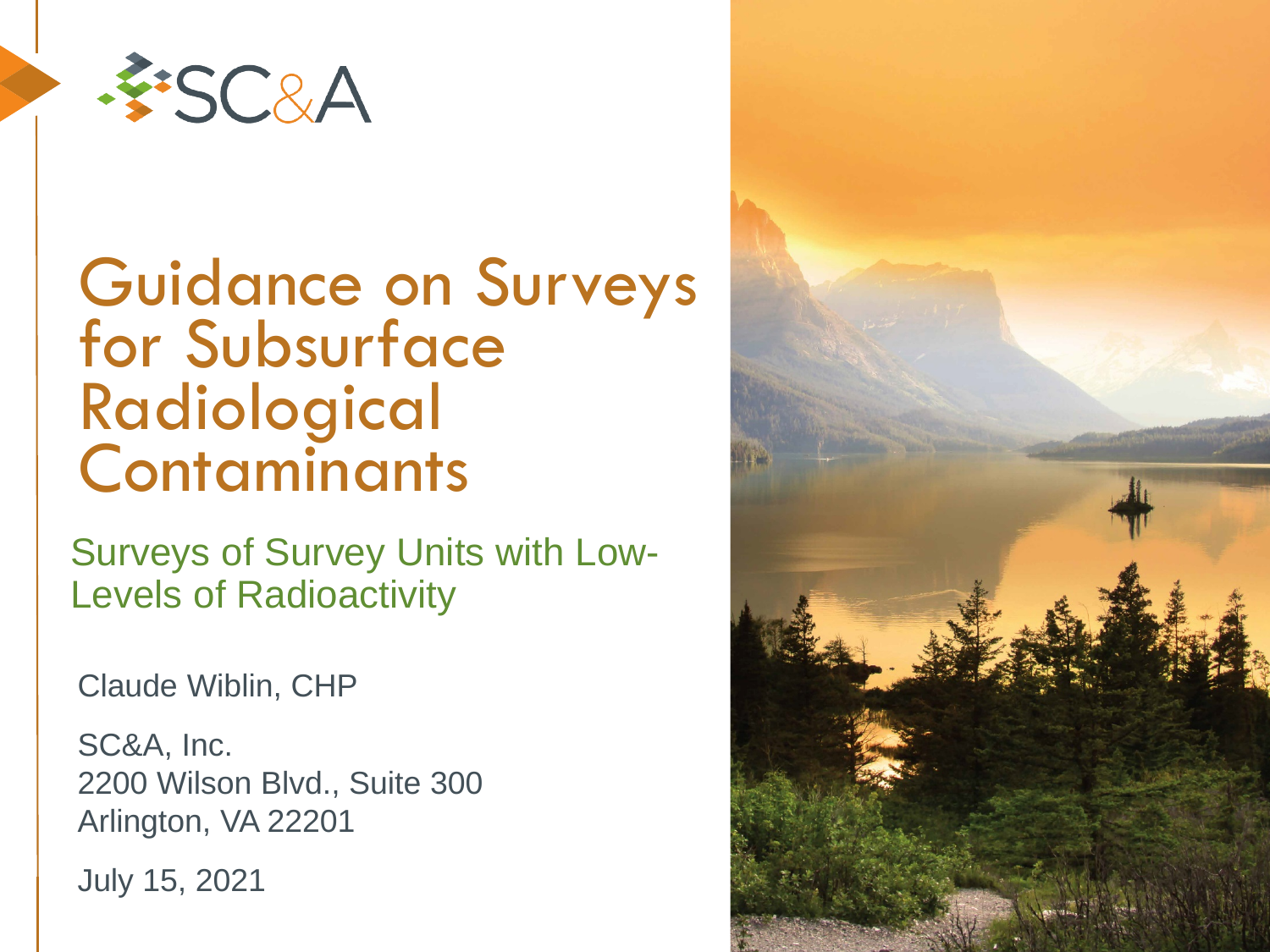#### Introduction

- ◆ Describe key issues concerning contaminants in subsurface soils that might be described as a now "undefined" Class 3 subsurface soil, Materials and Equipment (M&E).
- ◆ Suggest approaches to address survey design (including NUREG-1757, Vol. 2, Rev. 2) and statistical methods for evaluating contaminants in the subsurface.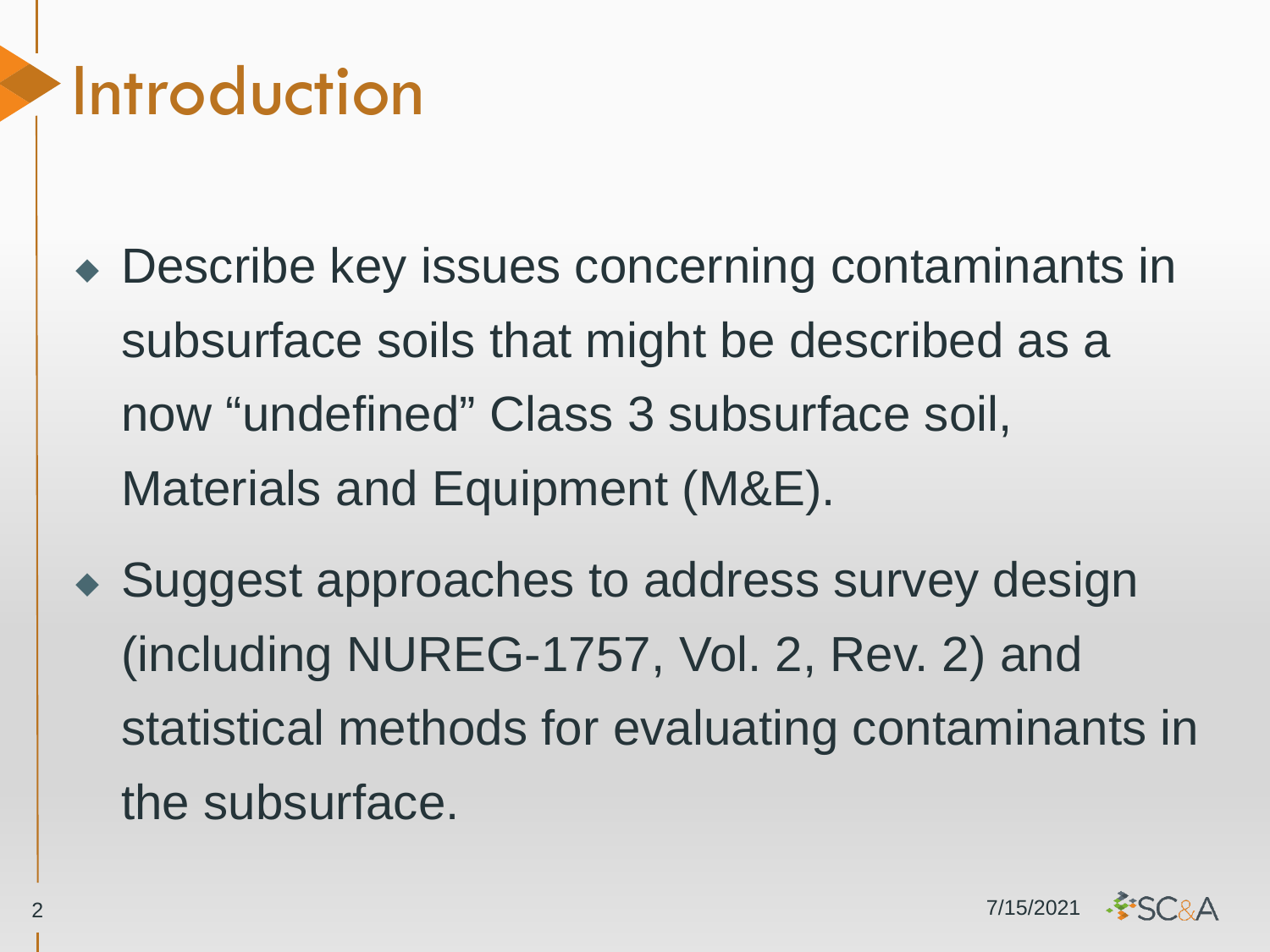#### Class 3 Subsurface Survey Design per MARSSIM

- ◆ MARSSIM provides statistical testing techniques that can be universally applied to the subsurface:
	- Wilcoxon Rank Sum (WRS) Test
		- Quantile Test follows if WRS is passed
	- Sign Test
	- Retrospective Power Test (especially Scenario B)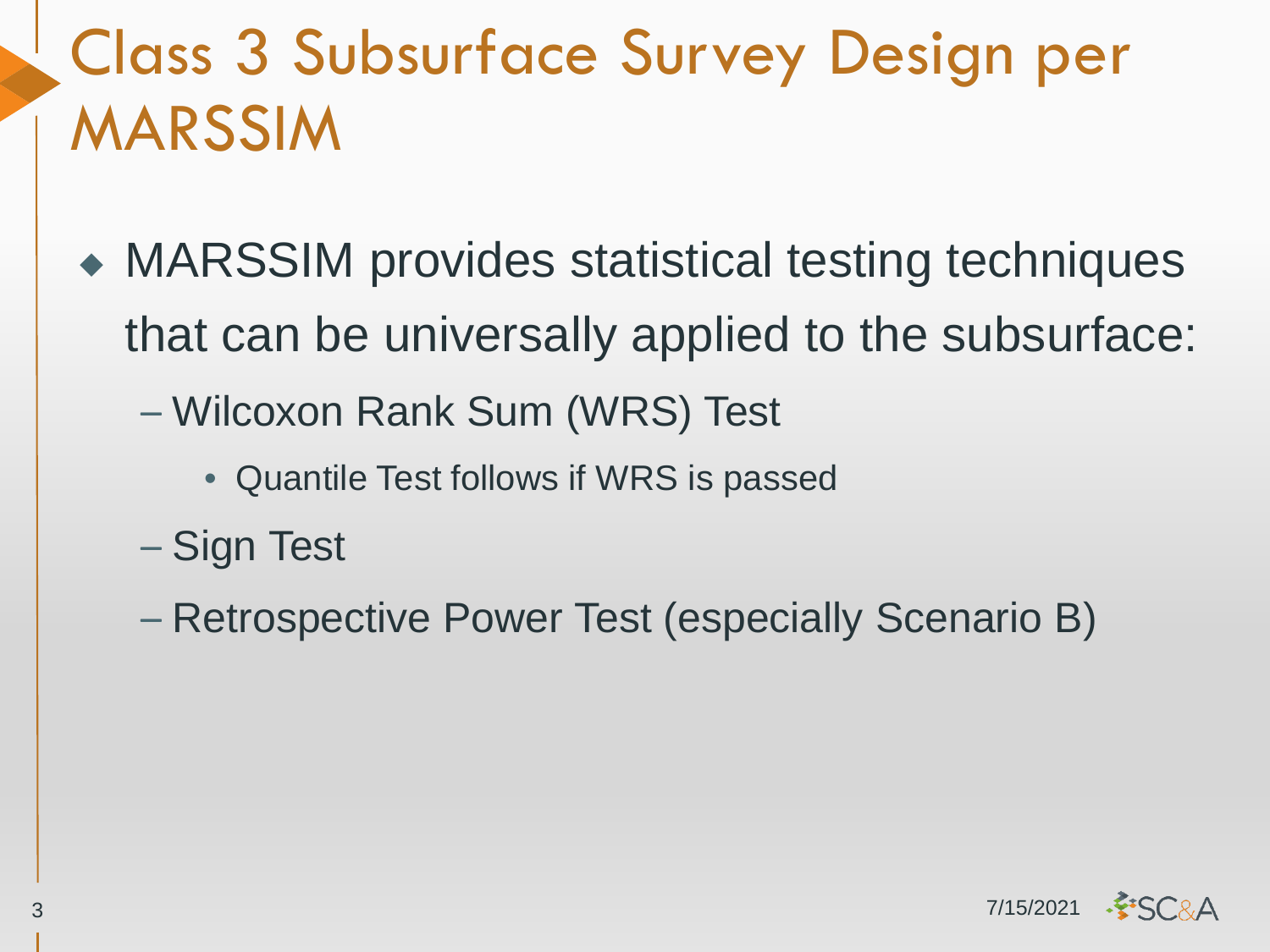#### Scenario A or Scenario B?

- ◆ Scenario A uses a null hypothesis that assumes the concentration of radioactive material in the survey unit exceeds the derived concentration guideline level (DCGL); it is "presumed not to comply" or "presumed not clean".
- ◆ Scenario B uses a null hypothesis that assumes the concentration of radioactive material in the survey unit is less than or equal to the action level or lower bound of the gray region; it is "indistinguishable from background" or "presumed clean".

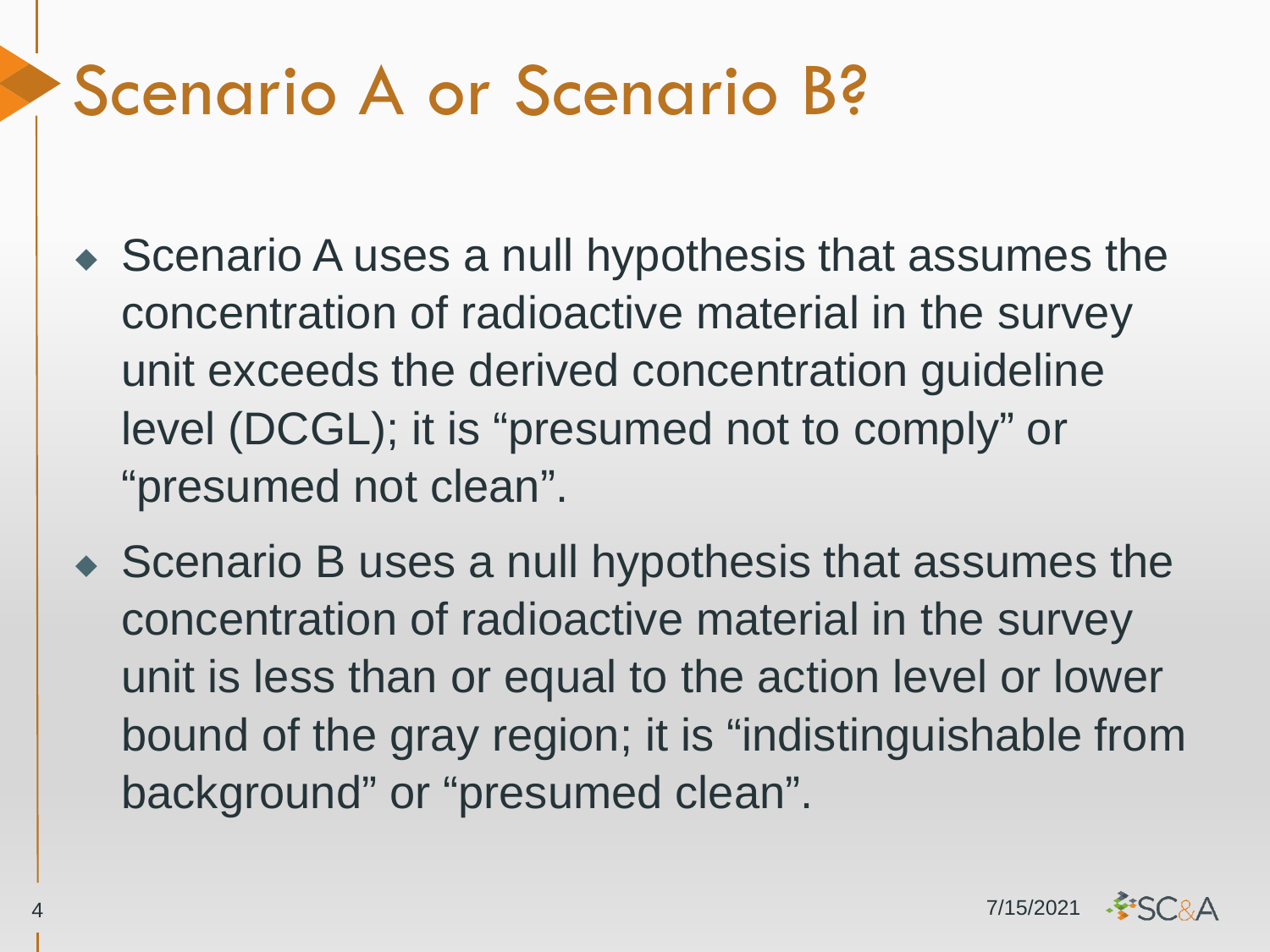# Low-Level Concentrations of Radionuclides

- ◆ Per MARSSIM, a *Class 3* Area is any impacted area that is not expected to contain any residual radioactive material or is expected to contain levels of residual radioactive material at a small fraction of the DCGL.
- ◆ Per MARSAME, NUREG-1575, Supp. 1, Class 3 M&E have, or had, (1) little, or no, potential for radionuclide concentration(s) or radioactivity above background and (2) insufficient evidence to support categorization as nonimpacted. Radionuclide concentration(s) and radioactivity above a specified small fraction of the DCGL are not expected in Class 3 M&E. The specified fraction should be developed by the planning team using a graded approach and approved by the regulatory authority.

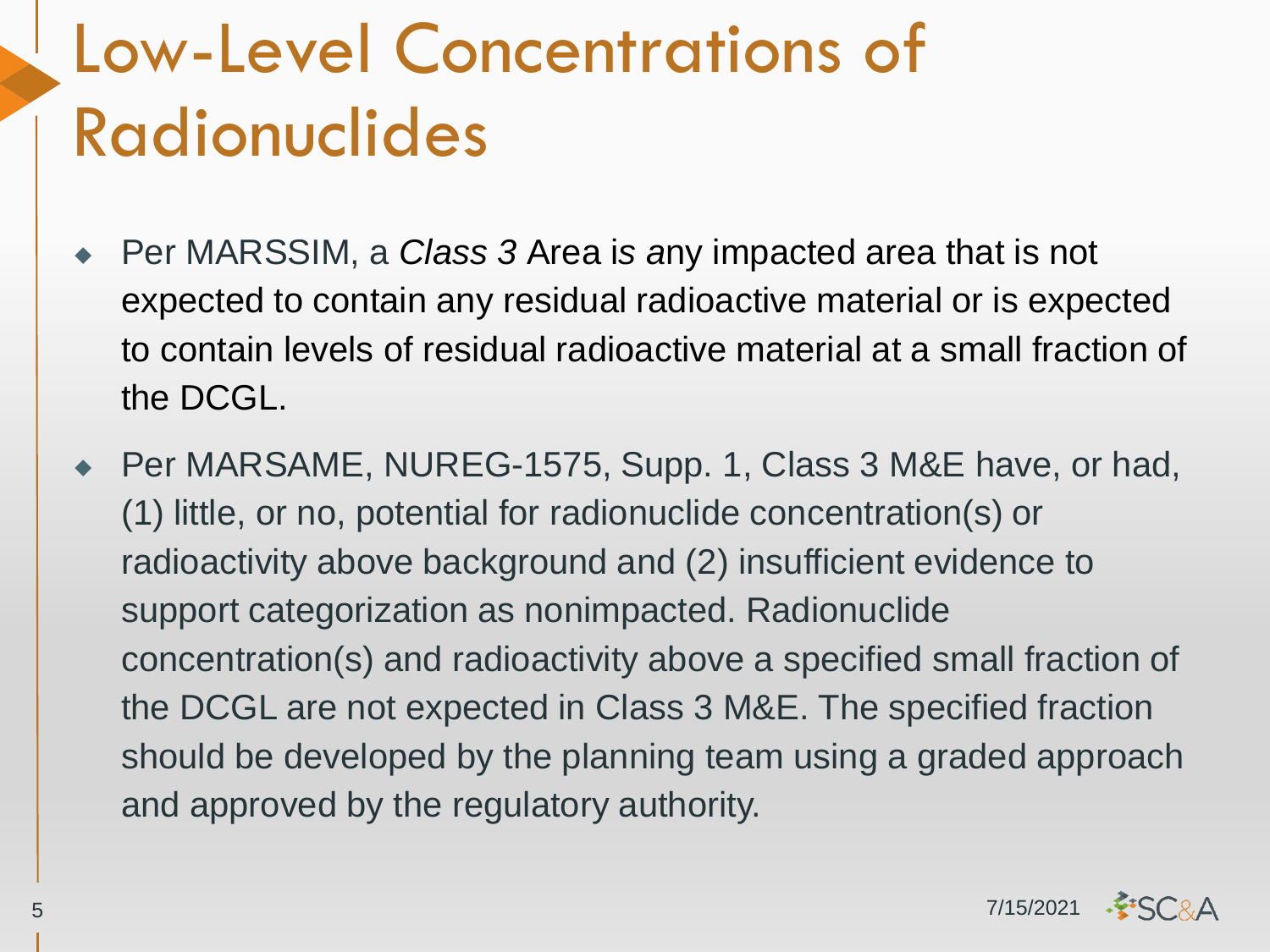# NUREG-1757, Vol. 2, Rev. 2 Guidance

- ◆ The number of cores to be taken is initially the number (*N*) required for the WRS or Sign test, as appropriate from MARSSIM.
- ◆ Random locations for coring (Class 3).
- Core samples are homogenized over a soil thickness that is consistent with assumptions made in the dose assessment, typically not exceeding 1 meter in depth. Do not average radionuclide concentrations over an arbitrary soil thickness.
- Develop a contaminant concern map per NUREG/CR-7021, "A Subsurface Decision Model for Supporting Environmental Compliance."

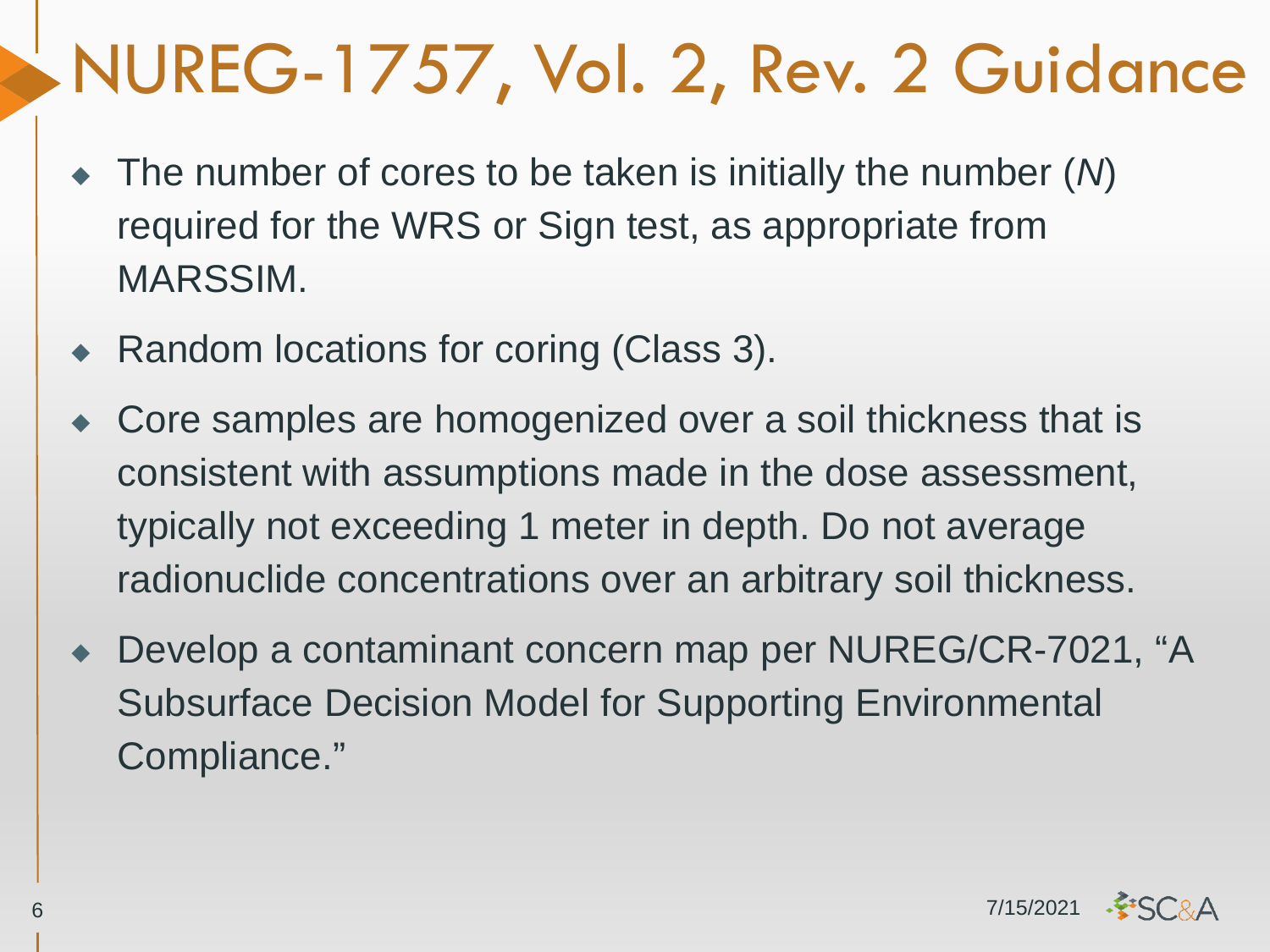# Core Scan and Sample Size

- ◆ Standard practice is to sample (~500 grams) at location of highest radiation level. Usually scan survey both core and downhole.
- ◆ Sample size (length) should be consistent with DCGL development.





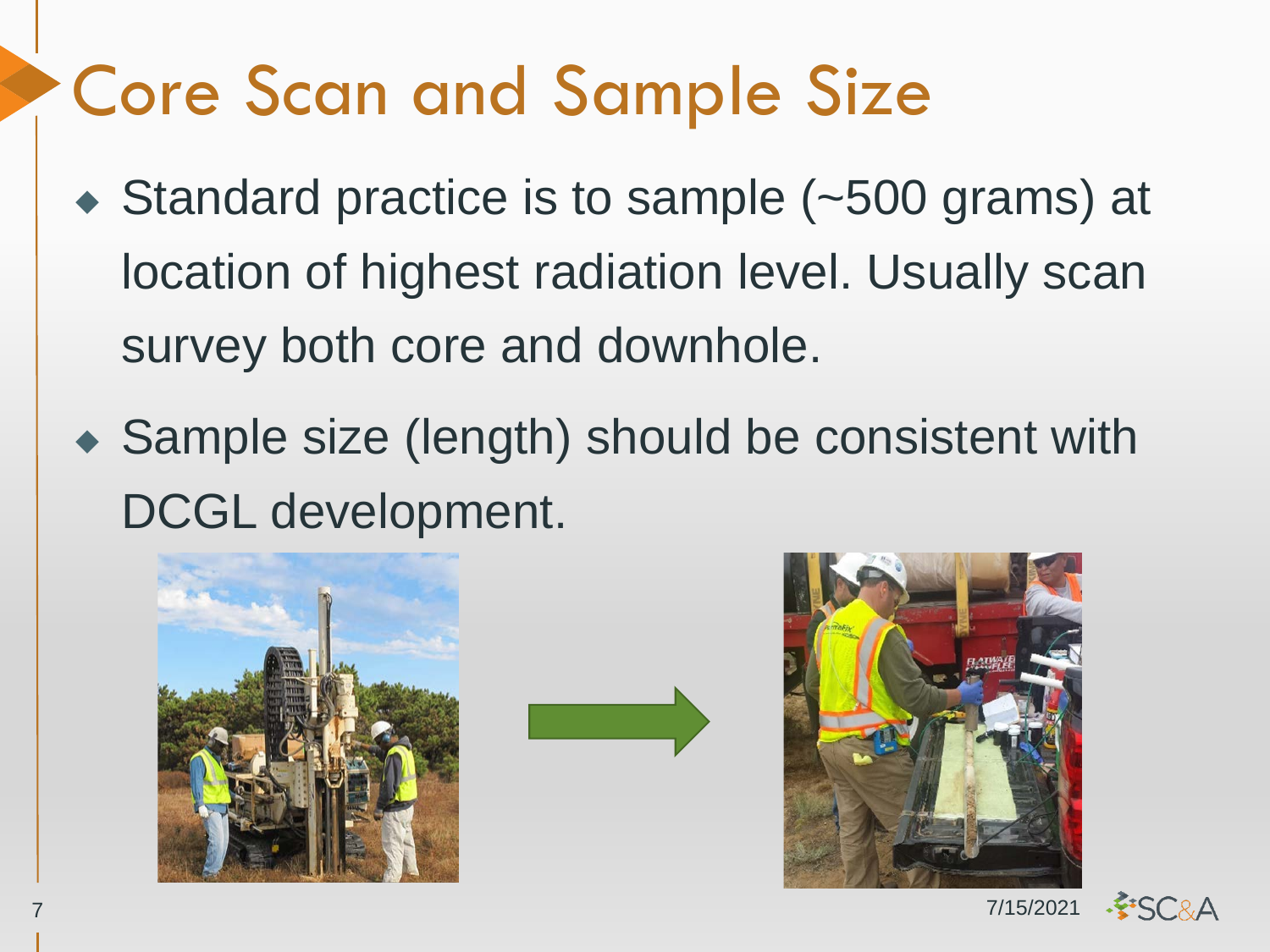#### Spatial Analysis and Decision Assistance (SADA) Statistical Package

- -Univariate Statistics
	- $\overline{\blacktriangledown}$  Detects
	- ПN
	- l⊽ Mean
	- $\overline{\mathsf{v}}$  Median
	- $\overline{\blacktriangledown}$  . Variance
	- $\nabla$  Standard Deviation
	- $\overline{\bm{\triangledown}}$  . Geometric Mean .
	- $\overline{\blacktriangledown}$  Coefficient of Variance
- $\nabla$  Range
- $\nabla$  Interquartile Range
- $\overline{M}$  UCL95 (Normal-Student's t)
- $\overline{|\mathbf{v}|}$  UCL95 (Lognormal-Land's H)
- $\overline{\blacktriangledown}$  Skewness
- l⊽l Kurtosis
- $\nabla$  Mean Absolute Deviation
- l⊽l Model

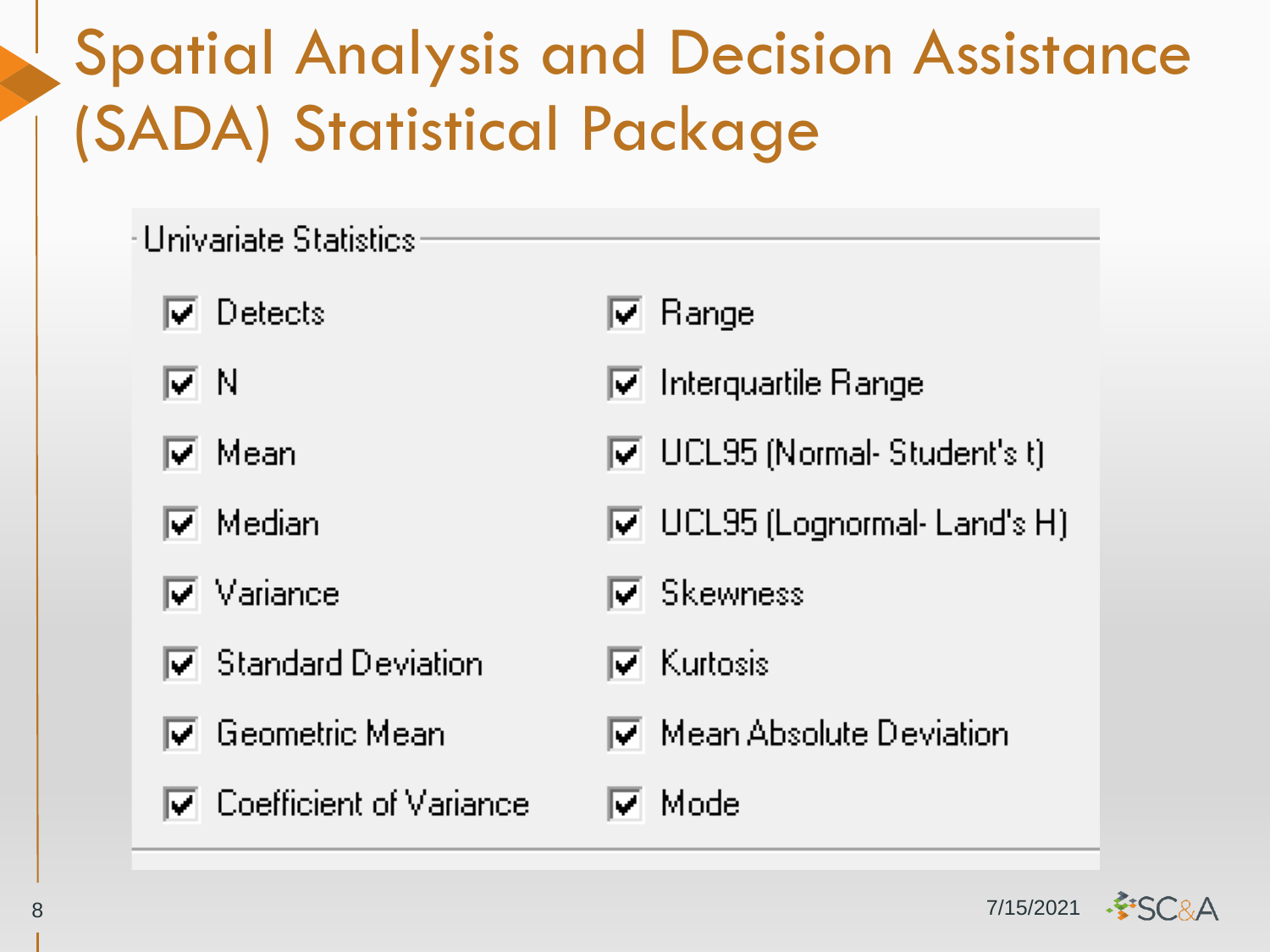# SADA Ready-to-Use Figures









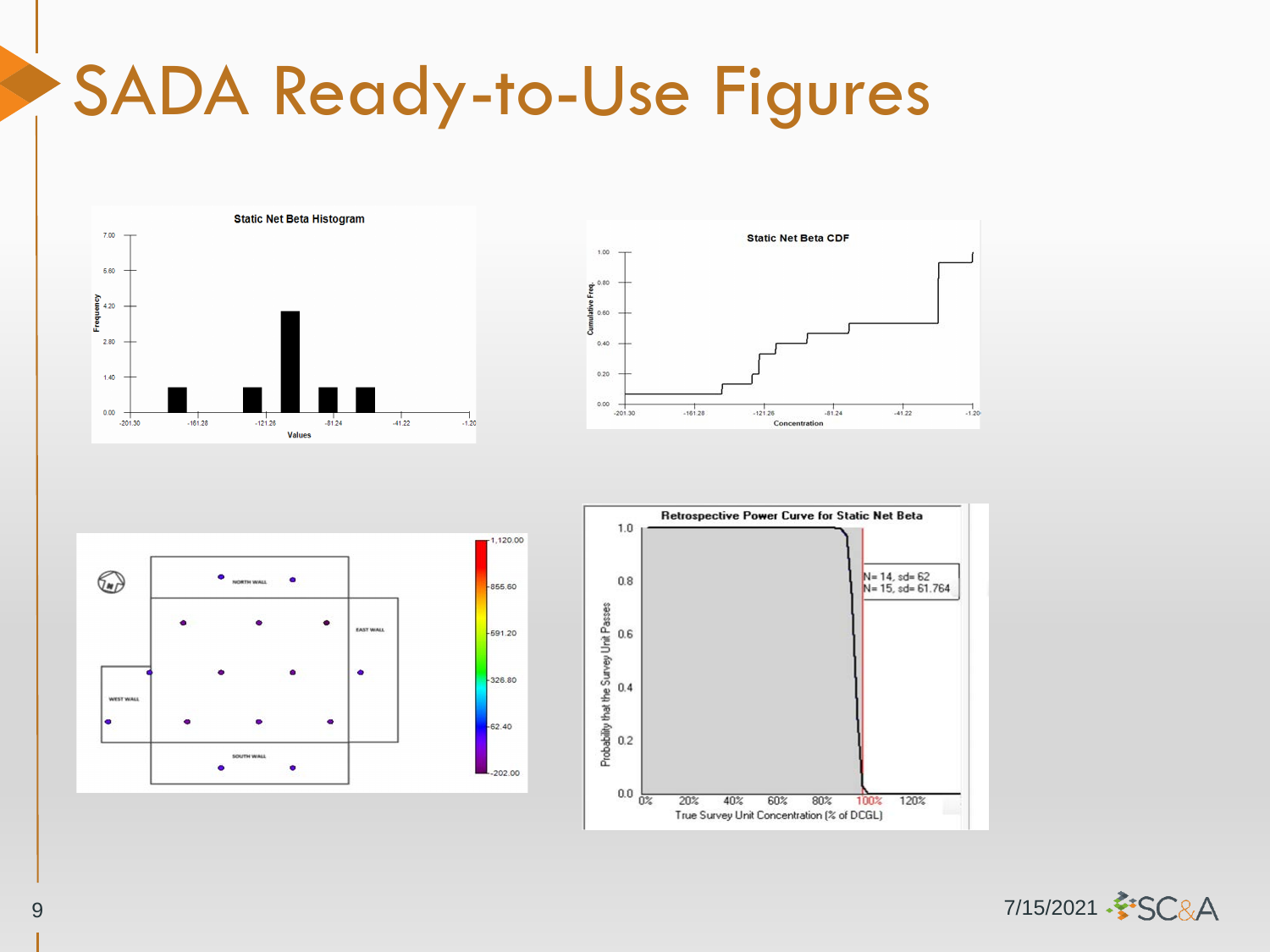# Data Gaps

- ◆ Surface areas for subsurface volumes are not sized and defined for subsurface soil classes.
- ◆ Statistical software is under development.
- ◆ Scenario B is based on either:
	- NUREG-1507, "Minimum Detectable Concentrations with Typical Radiation Survey for Instruments for Various Contaminants and Field Conditions," for multiple background reference units, or
	- draft MARSSIM Rev. 2.
- ◆ DCGL development: volumetric, multiple layers, or intrusion scenarios.